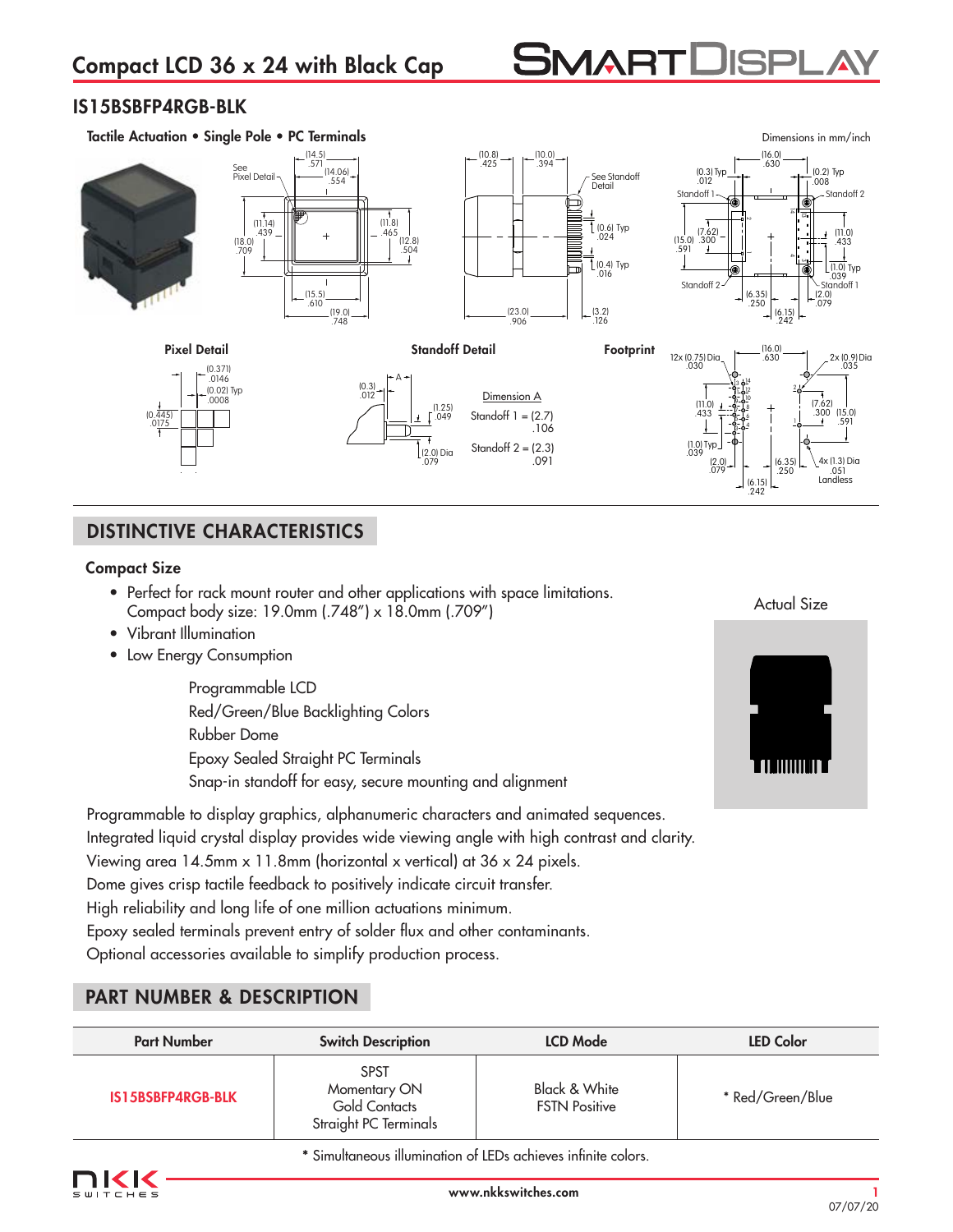## SWITCH SPECIFICATIONS LCD SPECIFICATIONS

| <b>Circuit</b>                              | SPST normally open                                                       |
|---------------------------------------------|--------------------------------------------------------------------------|
| <b>Electrical Capacity (Resistive Load)</b> | 100mA @ 12V DC                                                           |
| <b>Contact Resistance</b>                   | 200 milliohms max @ 20mV 10mA                                            |
| Insulation Resistance                       | 100 megohms min @ 100V DC                                                |
| Dielectric Strength                         | 125V AC for 1 minute minimum                                             |
| Mechanical Endurance                        | 1,000,000 operations minimum                                             |
| <b>Electrical Endurance</b>                 | 1,000,000 operations minimum                                             |
| <b>Operating Force</b>                      | $2.2 \pm 0.5$ Newtons                                                    |
| <b>Total Travel</b>                         | 1.8mm (.071″)                                                            |
| <b>Operating Temp. Range</b>                | $-20^{\circ}$ C ~ +60 $^{\circ}$ C (-4 $^{\circ}$ F ~ +140 $^{\circ}$ F) |
| Storage Temp. Range                         | $-30^{\circ}$ C ~ +70°C (-22 °F ~ +158°F)                                |

#### Optical Characteristics (Temperature at 25°C)

| <b>Items</b>                           |              |    |     | Symbols Minimum Typical Maximum |
|----------------------------------------|--------------|----|-----|---------------------------------|
| <b>Contrast Ratio</b>                  |              | (r | 3 O |                                 |
| <b>Viewing Angle</b><br>$(Cr \ge 1.1)$ | Up & Down    | θ  | റ∩∘ |                                 |
|                                        | Right & Left | Φ  | ୨୦୯ |                                 |

#### Absolute Maximum Ratings (Temperature at 25°C)

| <b>Items</b>                  | <b>Symbols</b> | Ratings                   |
|-------------------------------|----------------|---------------------------|
| Supply Voltage for Logics     | $V_{DD}$       | $-0.3V$ to $+7.0V$        |
| <b>Supply Voltage for LCD</b> | $V_{1c}$       | $-0.3V$ to $+12.0V$       |
| <b>Input Voltage</b>          | V.             | $-0.3V$ to $V_{DD}$ +0.3V |
| Output Voltage                | V.             | $-0.3V$ to $V_{DD}$ +0.3V |

#### Characteristics of Display

| <b>Display Operation Mode</b> | <b>FSTN</b> positive                           |
|-------------------------------|------------------------------------------------|
| <b>Display Condition</b>      | Transflective with built-in LED backlight      |
| <b>Viewing Angle</b>          | 6 o'clock                                      |
| <b>Viewing Area</b>           | 14.5mm x 11.8mm (horizontal x vertical)        |
| <b>Driving Method</b>         | 1/24 duty. 1/5 bias (built-in driving circuit) |
| <b>Pixel Format</b>           | $36 \times 24$ pixels (horizontal x vertical)  |
| <b>Pixel Size</b>             | 0.371mm x 0.445mm (horizontal x vertical)      |
| <b>Backlight LED</b>          | <b>RGB:</b> red/green/blue                     |

#### Recommended Operating Conditions (Temperature at 25°C)

| <b>Items</b>                     |                  | Symbols Minimum | <b>Typical</b> | Maximum         |
|----------------------------------|------------------|-----------------|----------------|-----------------|
| <b>Supply Voltage for Logics</b> | V <sub>DD</sub>  | 3.0V            |                | 5.5V            |
| <b>Supply Voltage</b>            | $V_{\text{LC}}$  |                 | * 7.3V         |                 |
| <b>Input Voltage</b>             | V,               | 0V              |                | V <sub>DD</sub> |
| <b>Driving Frequency</b>         | <sup>†</sup> FLM |                 | 150Hz          |                 |
| <b>Clock Operation Frequency</b> | tscp             |                 |                | 8.0MHz          |

\* LCD voltage (V<sub>LC</sub>) level depends on the refreshing frequency and the temperature. The optimal  $V_{LC}$  can differ slightly from the stated typical value.

#### DC Characteristics of LCD Drive (Temperature at -20°C to +60°C and  $V_{DD} = 5.0V \pm 10\%$ )

| <b>Items</b>                      | <b>Symbols</b>   | <b>Test Conditions</b>                    | <b>Minimum</b> | <b>Typical</b> | <b>Maximum</b> | <b>Unit</b> |
|-----------------------------------|------------------|-------------------------------------------|----------------|----------------|----------------|-------------|
| <b>High Level Input Voltage</b>   | $V_{\text{IH}}$  |                                           | $0.7V_{DD}$    |                | $V_{DD}$       | ٧           |
| Low Level Input Voltage           | $V_{IL}$         |                                           | 0              |                | $0.3V_{DD}$    | ٧           |
| High Level Input Leakage Current  | Īш               | $V_1 = V_{DD}$                            |                |                | 10             | μA          |
| Low Level Input Leakage Current   | I <sub>LIL</sub> | $V_i = 0V$                                |                |                | 10             | μA          |
| <b>High Level Output Voltage</b>  | $V_{OH}$         | $I_{OH} = -500 \mu A$                     | $V_{DD}$ –0.5  |                |                | V           |
| Low Level Output Voltage          | $V_{OL}$         | $I_{\text{O}} = 500 \mu A$                |                |                | 0.5            | ٧           |
| High Level Output Leakage Current | $I_{LOH}$        | $V_{\odot} = V_{\rm DD}$                  |                |                | 10             | μA          |
| Low Level Output Leakage Current  | $I_{\text{LOL}}$ | $V_0 = 0V$                                |                |                | 10             | μA          |
| <b>Supply Current</b>             | $I_{DD}$         | $f_{\text{SCP}} = 1.0$ MHz                |                |                | 500            | μA          |
| <b>LCD Drive Current</b>          | $I_{LC}$         | $f_{LP} = 2.4$ kHz V <sub>IC</sub> = 7.3V |                | 500            | 2,000          | μA          |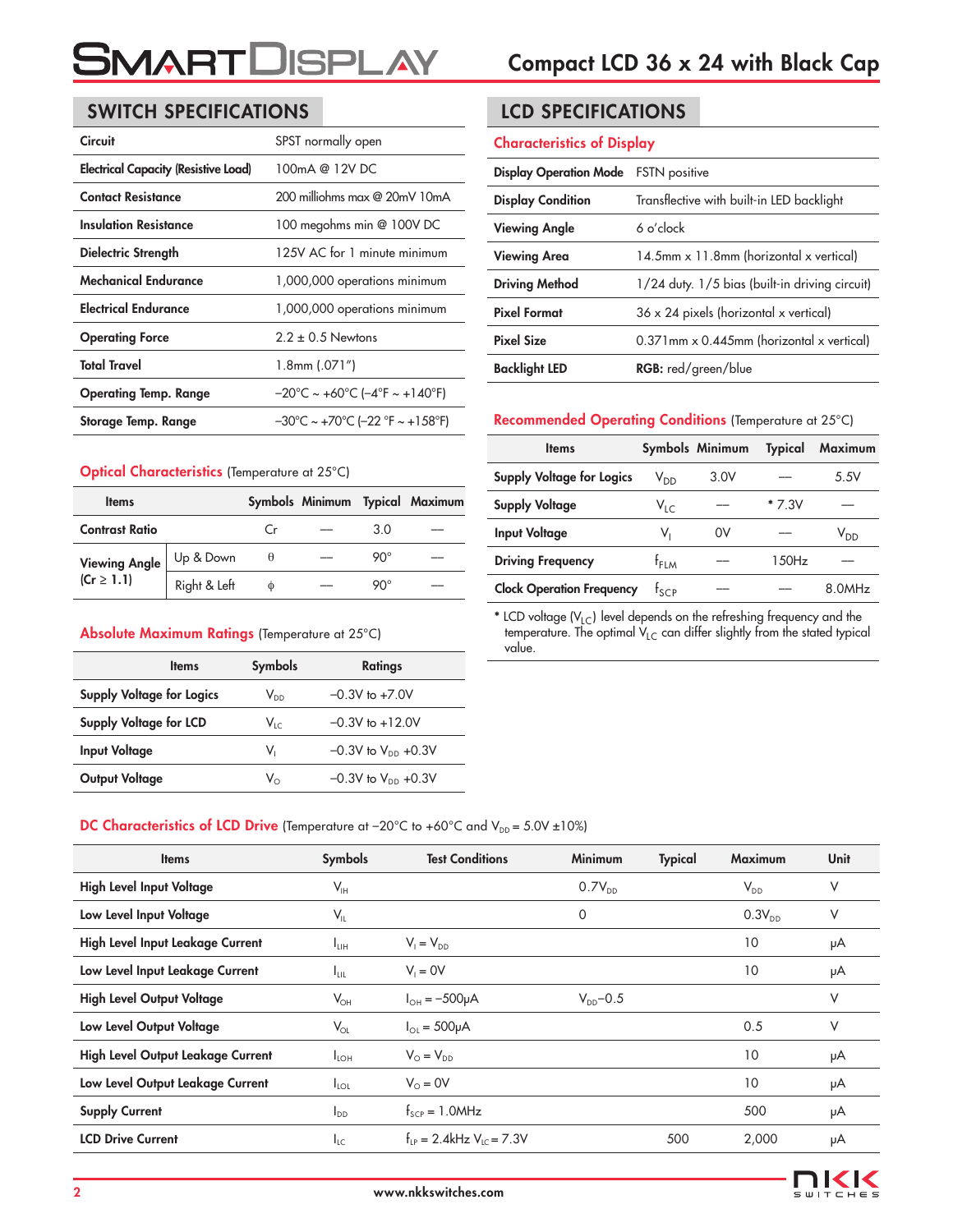## Compact LCD 36 x 24 with Black Cap



#### Timing Characteristics of LCD Drive IC

(Temperature at  $-20^{\circ}$ C to  $+60^{\circ}$ C and  $V_{DD} = 5.0V \pm 10\%$ )

| <b>Items</b>                        | <b>Symbols</b>        | <b>Minimum</b> | <b>Maximum</b> |
|-------------------------------------|-----------------------|----------------|----------------|
| <b>Clock Operation Frequency</b>    | $f_{\text{SCP}}$      |                | 8.0MHz         |
| Latch Pulse Frequency               | $f_{\rm LP}$          |                | 50kHz          |
| <b>Clock High Level Pulse Width</b> | t <sub>CWH</sub>      | 50ns           |                |
| <b>Clock Low Level Pulse Width</b>  | t <sub>cwi</sub>      | 50ns           |                |
| Data Setup Time                     | t <sub>nsn</sub>      | 4.5ns          |                |
| <b>Data Hold Time</b>               | $t_{DHD}$             | 50ns           |                |
| <b>Data Output Delay Time</b>       | $t_{PDO}$             |                | 25ns           |
| <b>Latch Setup Time</b>             | t <sub>DSL</sub>      | 50ns           |                |
| Latch Hold Time                     | $t_{\rm DHL}$         | 50ns           |                |
| Latch High Level Width              | $t_{\rm IWH}$         | 50ns           |                |
| <b>FLM Setup Time</b>               | $t_{\text{DSE}}$      | 50ns           |                |
| <b>FLM Hold Time</b>                | $t_{\text{DHF}}$      | 50ns           |                |
| <b>SCP, LP Rise/Fall Time</b>       | $t_{\rm r}/t_{\rm f}$ |                | 1.5ns          |

### Timing Diagram



- \*1 Last data on first line
- \*2 Beginning data on second line
- \*3 Location of LP signal on first line

## ABSOLUTE MAXIMUM FOR LEDS

Electrical Characteristics (Temperature at 25°C)

| <b>Backlight Color</b>                              | <b>Symbols</b>                                | Red               | Green                                            | Blue |
|-----------------------------------------------------|-----------------------------------------------|-------------------|--------------------------------------------------|------|
| <b>Forward Current</b>                              | ΙF                                            | 20mA              | 20mA                                             | 20mA |
| <b>Forward Voltage</b>                              | $V_{F}$                                       | 2.0V              | 2.8V<br>$I_F = 10mA$ $I_F = 8.5mA$ $I_F = 8.0mA$ | 2.8V |
| <b>Reverse Voltage</b>                              | $\mathsf{V}_{\scriptscriptstyle{\mathsf{R}}}$ | 4.0V              | 4.0V                                             | 4.0V |
| <b>Current Reduction</b><br>Rate Above 25°C         | $\Delta I_F(DC)$                              |                   | $-0.33mA$ <sup>o</sup> C                         |      |
| <b>*Power Dissipation</b><br>(LED Overall<br>115mW) | P <sub>n</sub>                                | 40 <sub>m</sub> W | 60 <sub>m</sub> W                                | 60mW |

\*For uniform light emission, Power Dissipation should not exceed the Absolute Maximum Rating, and the Forward Current should not exceed the derated Absolute Forward Current.



IS15BSBFP4RGB-BLK RGB LED Backlight Black and White LCD

## LED CHARACTERISTICS

| Typical Electrical Characteristics (Temperature at 25°C) |                |                   |       |                    |
|----------------------------------------------------------|----------------|-------------------|-------|--------------------|
| <b>Backlight Color</b>                                   | <b>Symbols</b> | Red               | Green | Blue               |
| <b>Forward Current</b>                                   | Ιc.            | 10 <sub>m</sub> A | 8.5mA | 8.0 <sub>m</sub> A |

## BLOCK DIAGRAM & PIN CONFIGURATIONS